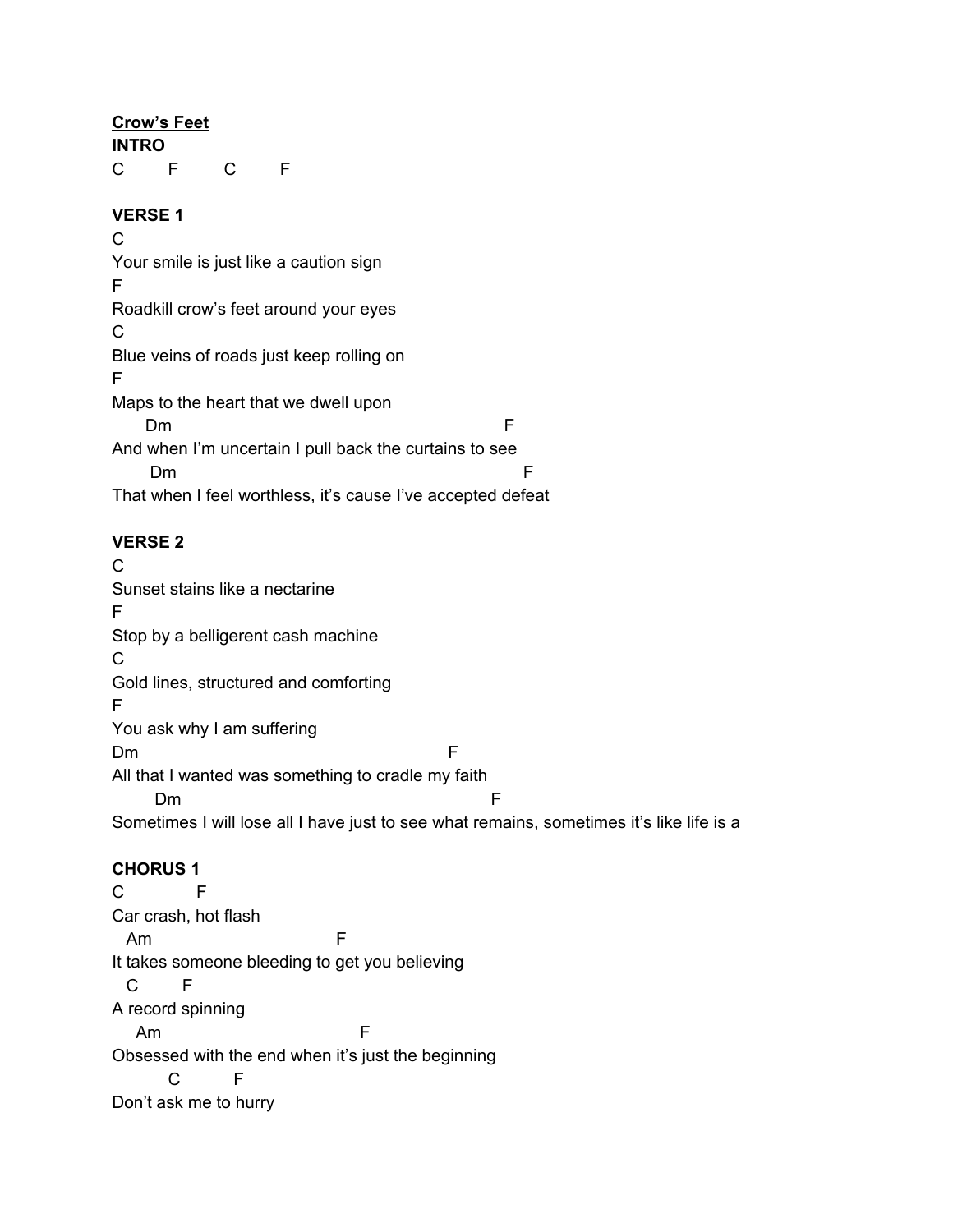Am F Impatience is simply the least of my worries C F A soft expression Am F Dm Is just enough answer to keep all the questions at bay Dm F (stop) We all risk the chance of mistakes, cause we all need a little pain

#### **INTERLUDE**

C F Am F C F Am F

#### **VERSE 3**

 $\mathcal{C}$ You kept your heart on a glass display F But truth is a ridiculous waiting game  $\mathcal{C}$ Sad tales without a conclusion F Are part of depression's illusion Am F In crossing the nation we gain confirmation of fact Am F (stop) When it's never enough, it's because there is nothing attached

Sometimes it's like life is a

### **CHORUS 2**

C F Car crash, hot flash Am F It takes someone bleeding to get you believing C F A record spinning Am F Obsessed with the end when it's just the beginning C F Don't ask me to hurry Am F Impatience is simply the least of my worries C F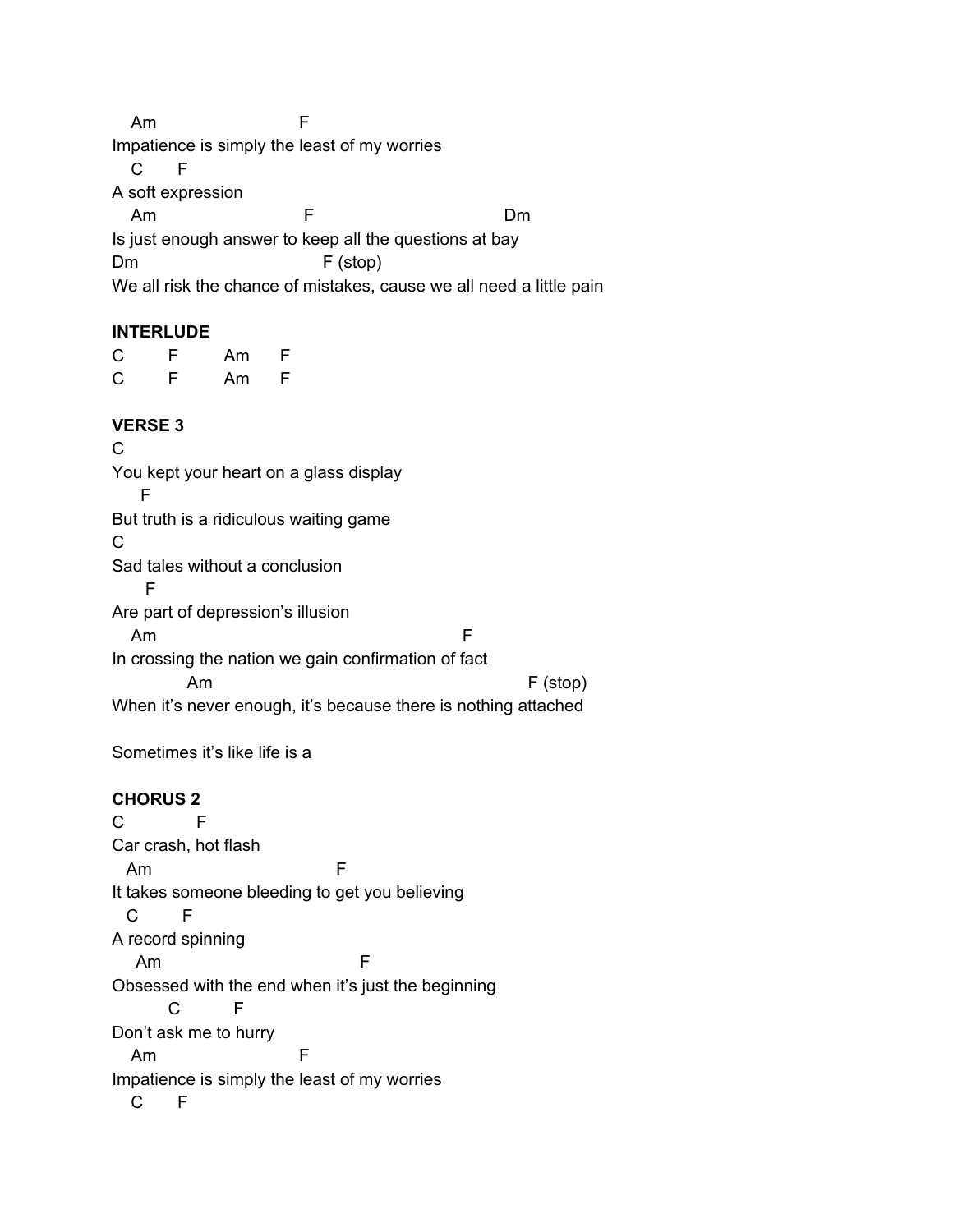A soft expression Am F Dm Is just enough answer to keep all the questions at bay Dm F (stop) We all risk the chance of mistakes, cause we all need a little pain

### **BRIDGE**

Am F C You always believed that you'd never feel the ache Am F C G Dm Who knew that the absence of love is all it takes to change your mind Dm F (stop) Consider what you've left behind, you've only walked into a

## **CHORUS 3**

C F Car crash, hot flash Am F It takes someone bleeding to get you believing C F A record spinning Am F Obsessed with the end when it's just the beginning C F Don't ask me to hurry Am F Impatience is simply the least of my worries C F A soft expression Am F Dm Is just enough answer to keep all the questions at bay Dm F (stop) We all risk the chance of mistakes, cause we all need a little pain

# **OUTRO**

C F Am F C F Am F C F Car crash, hot flash Am F You've only walked into, you've only walked into a C F Car crash, hot flash